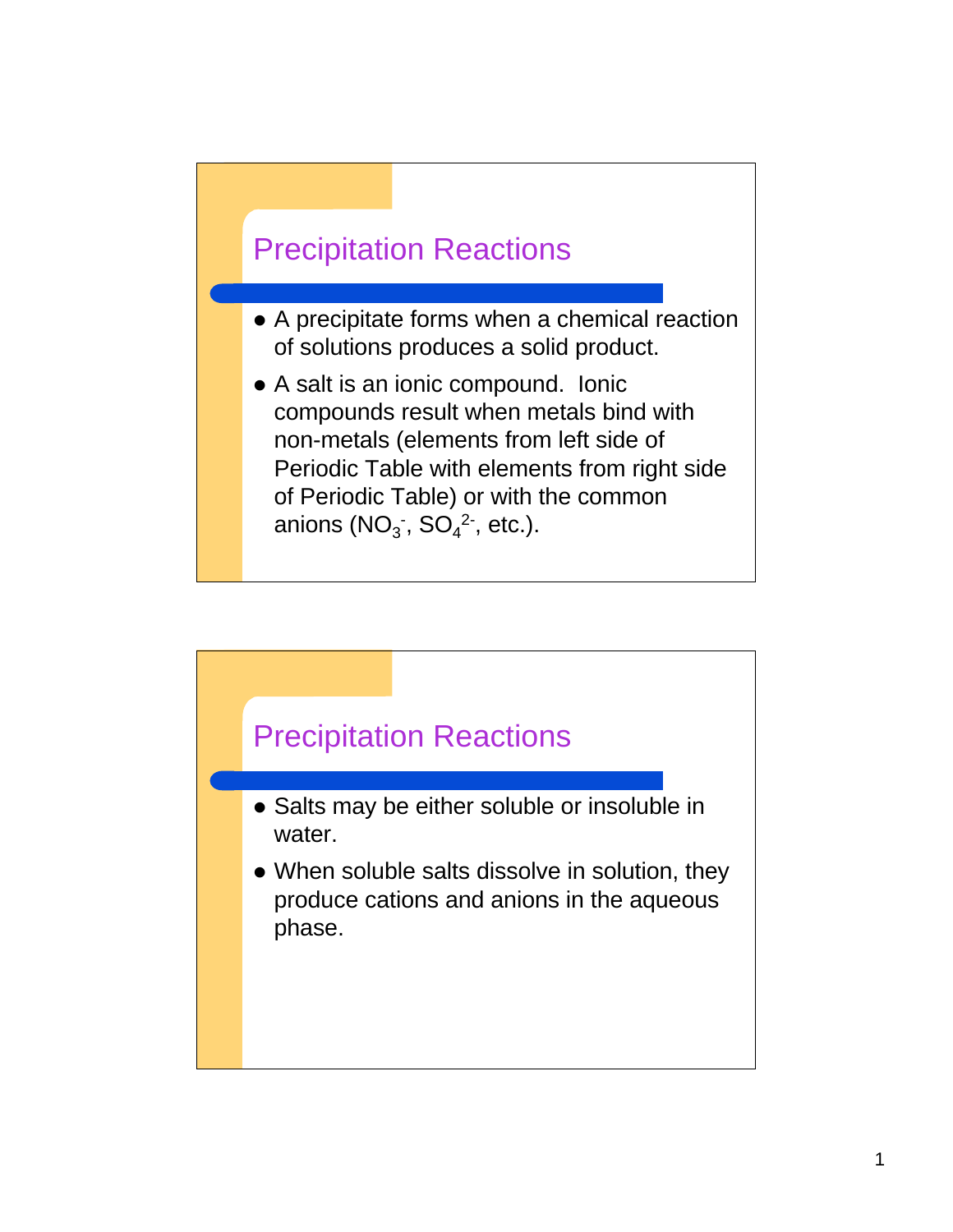

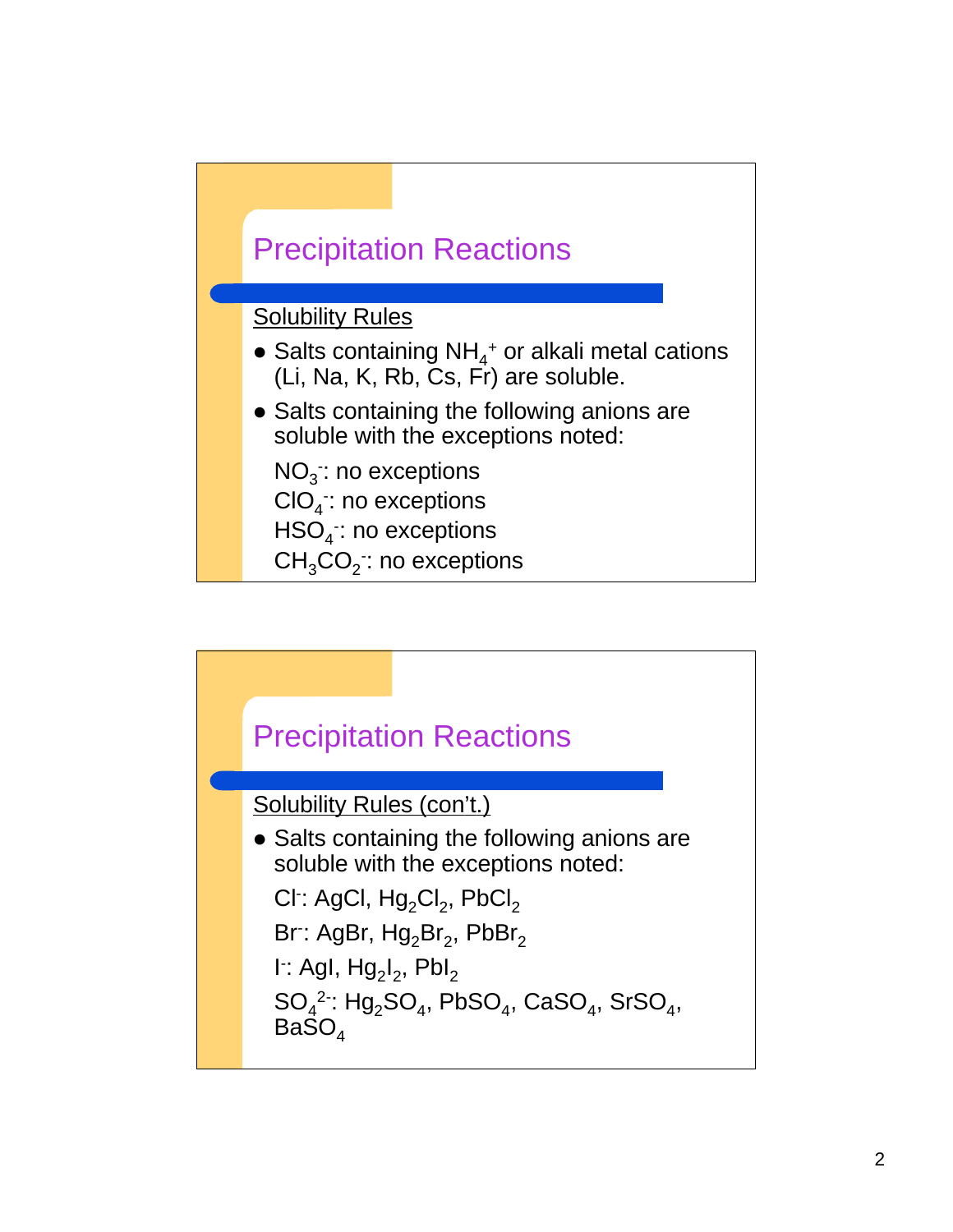

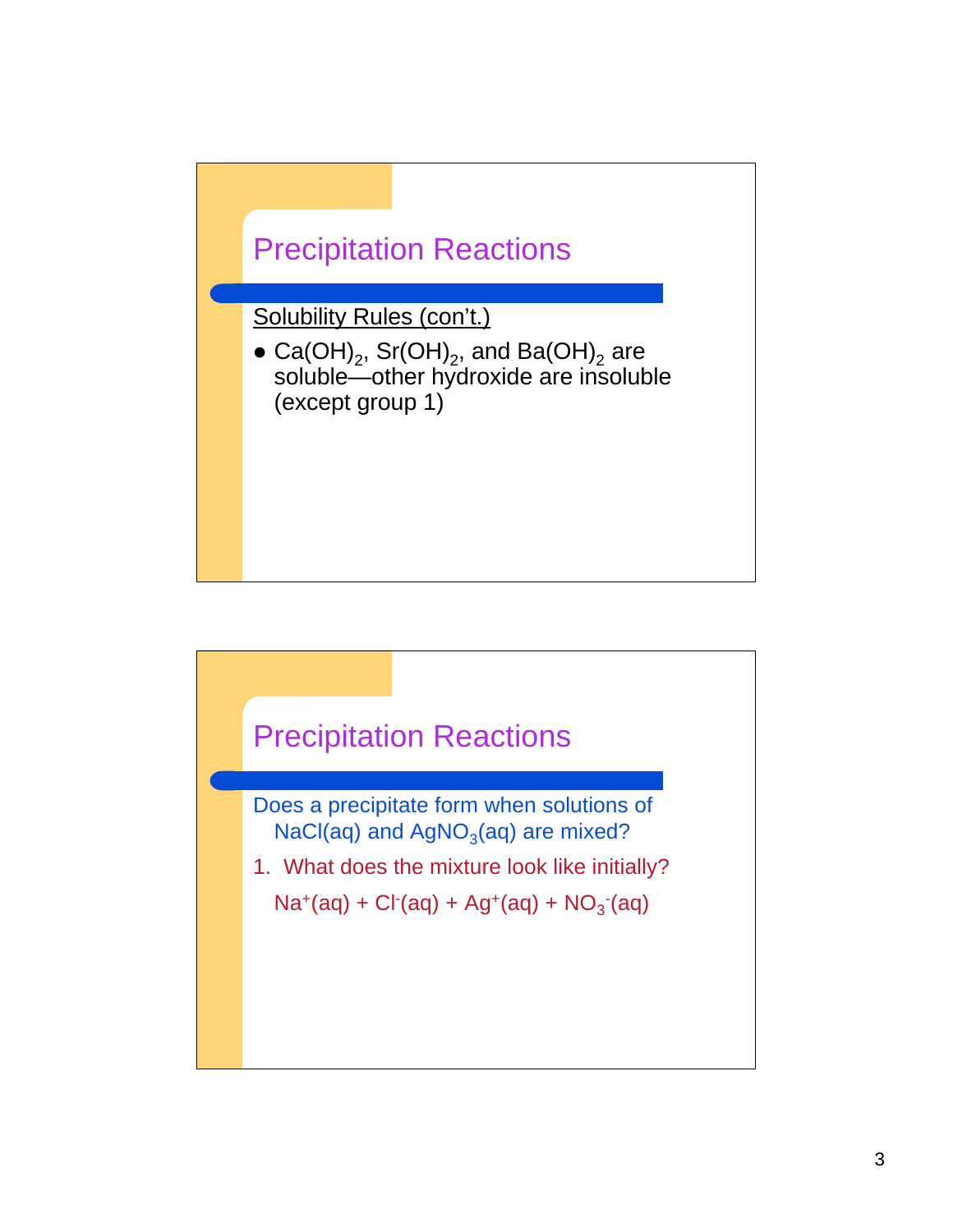

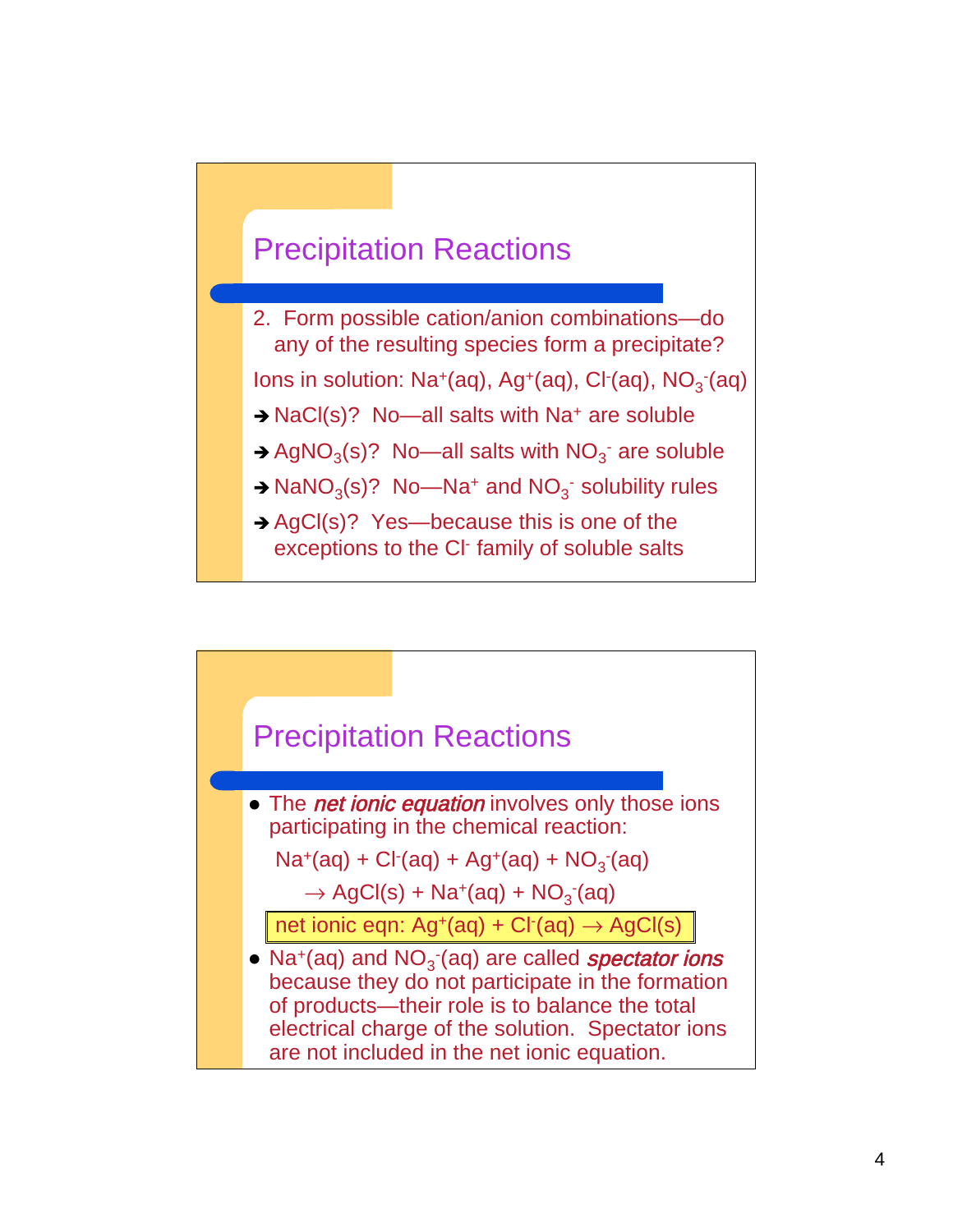### Aqueous Solutions

- A solution is composed of two parts: the solute and the solvent.
	- The solute is the minor component of the solution.
	- The solvent is the major component of the solution and is the liquid into which the solute is added.
- Aqueous solutions are those in which water acts as the solvent.

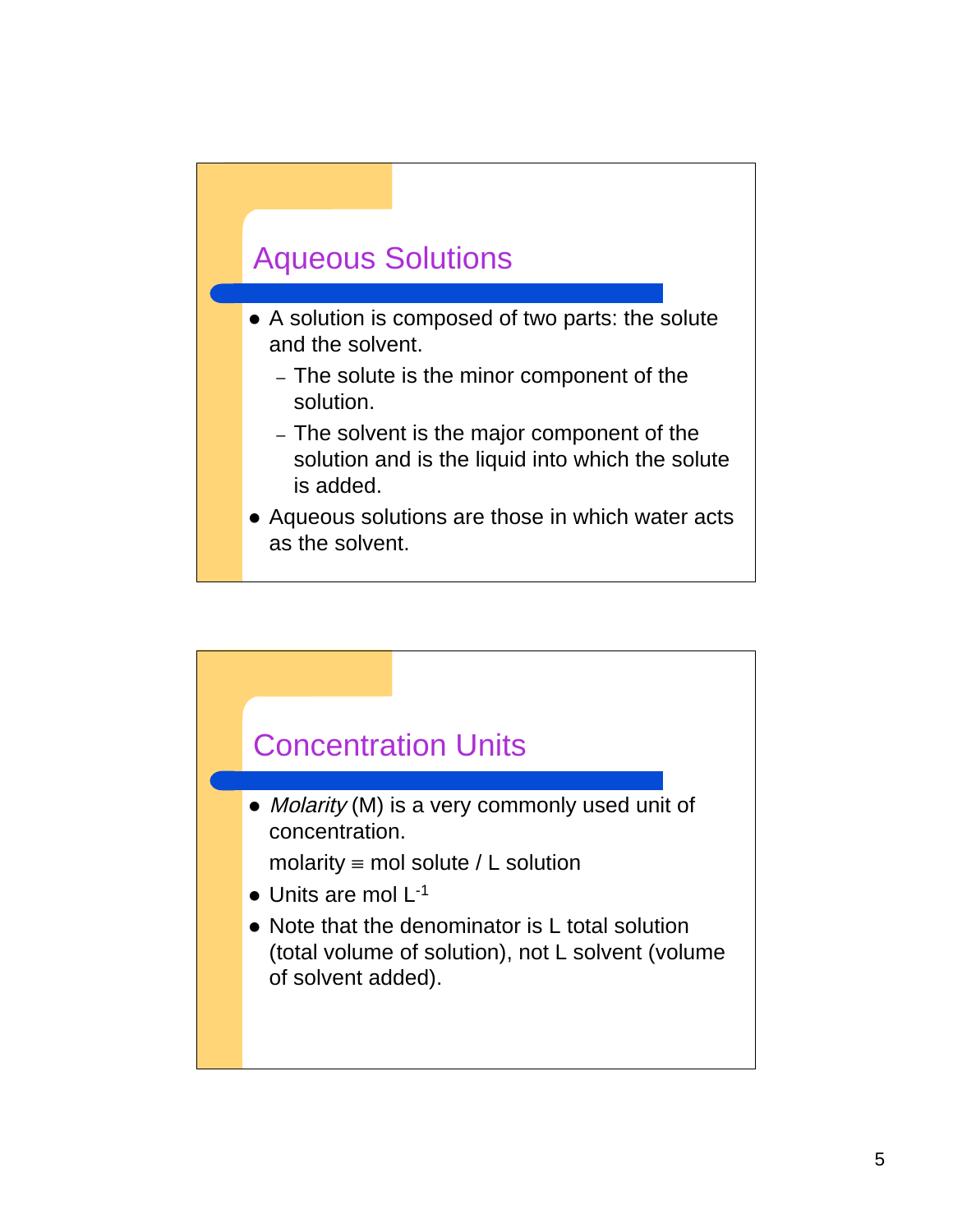

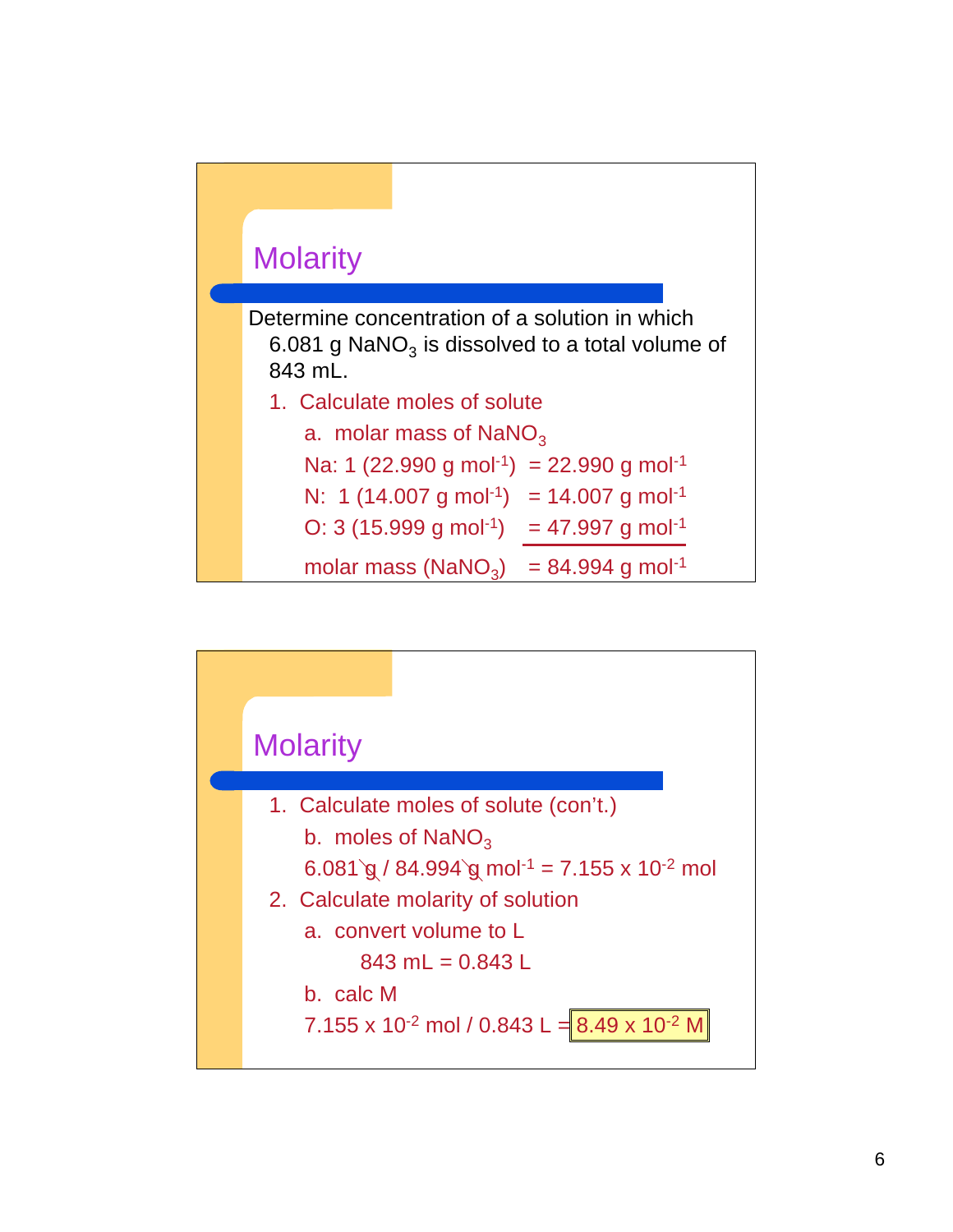

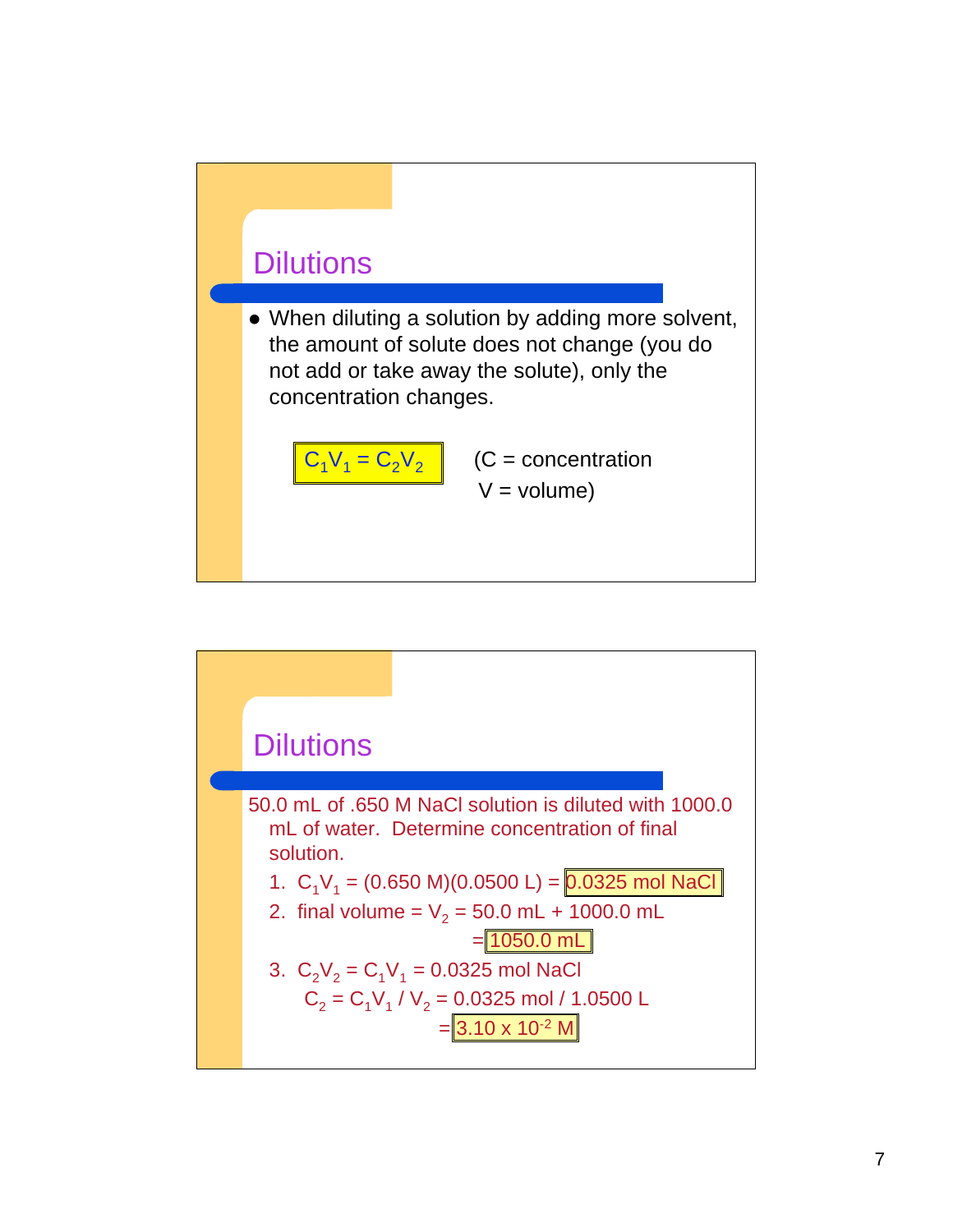

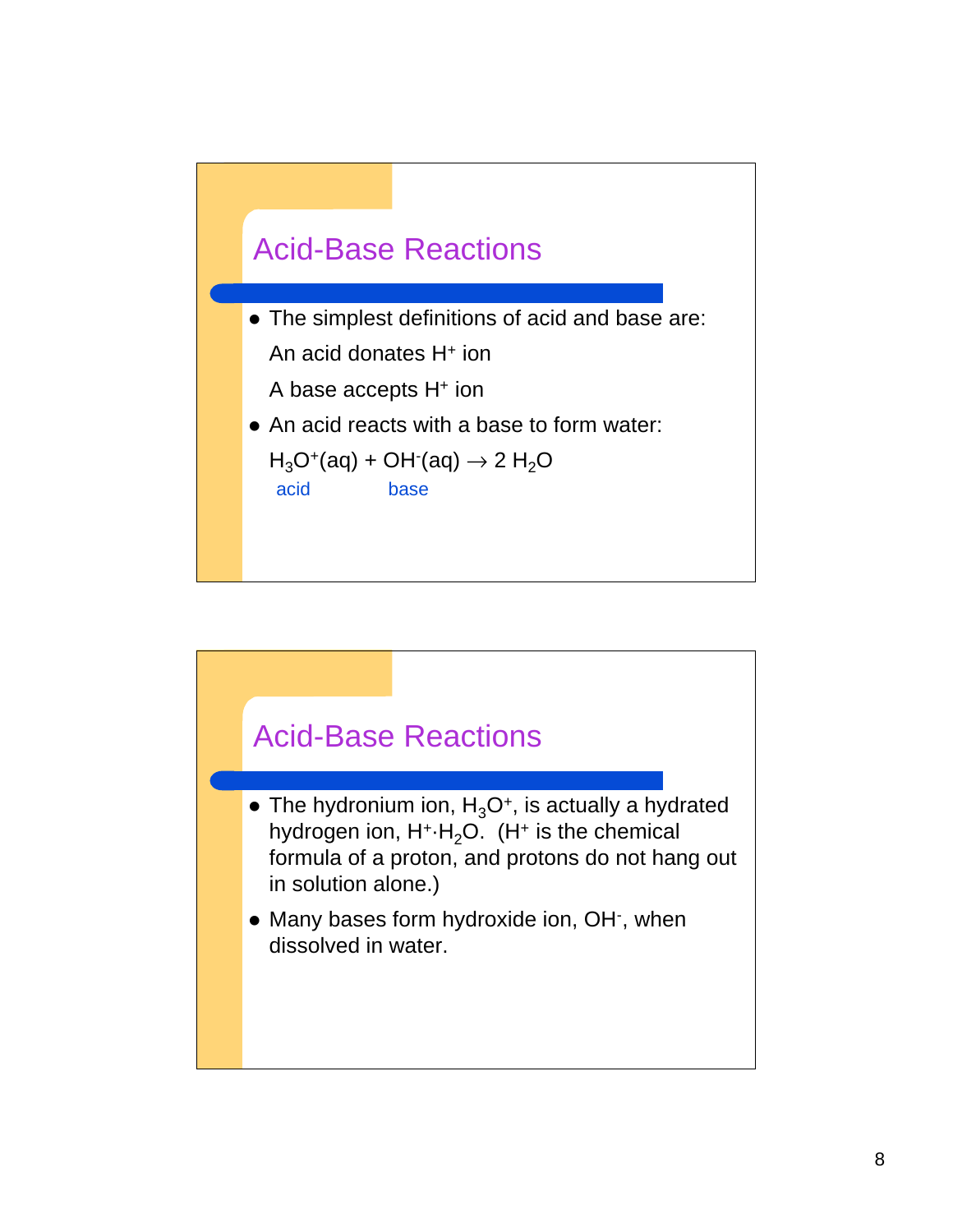

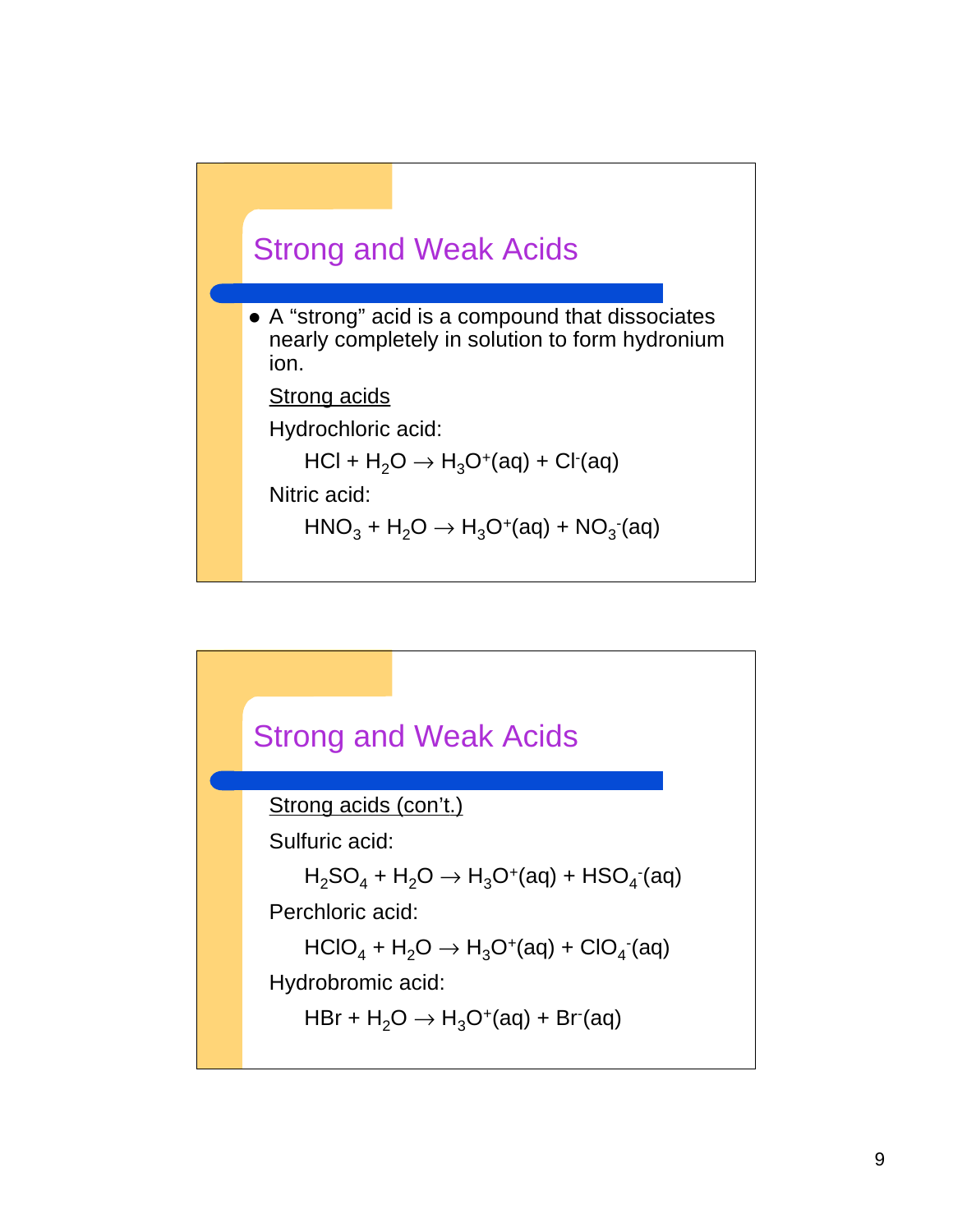

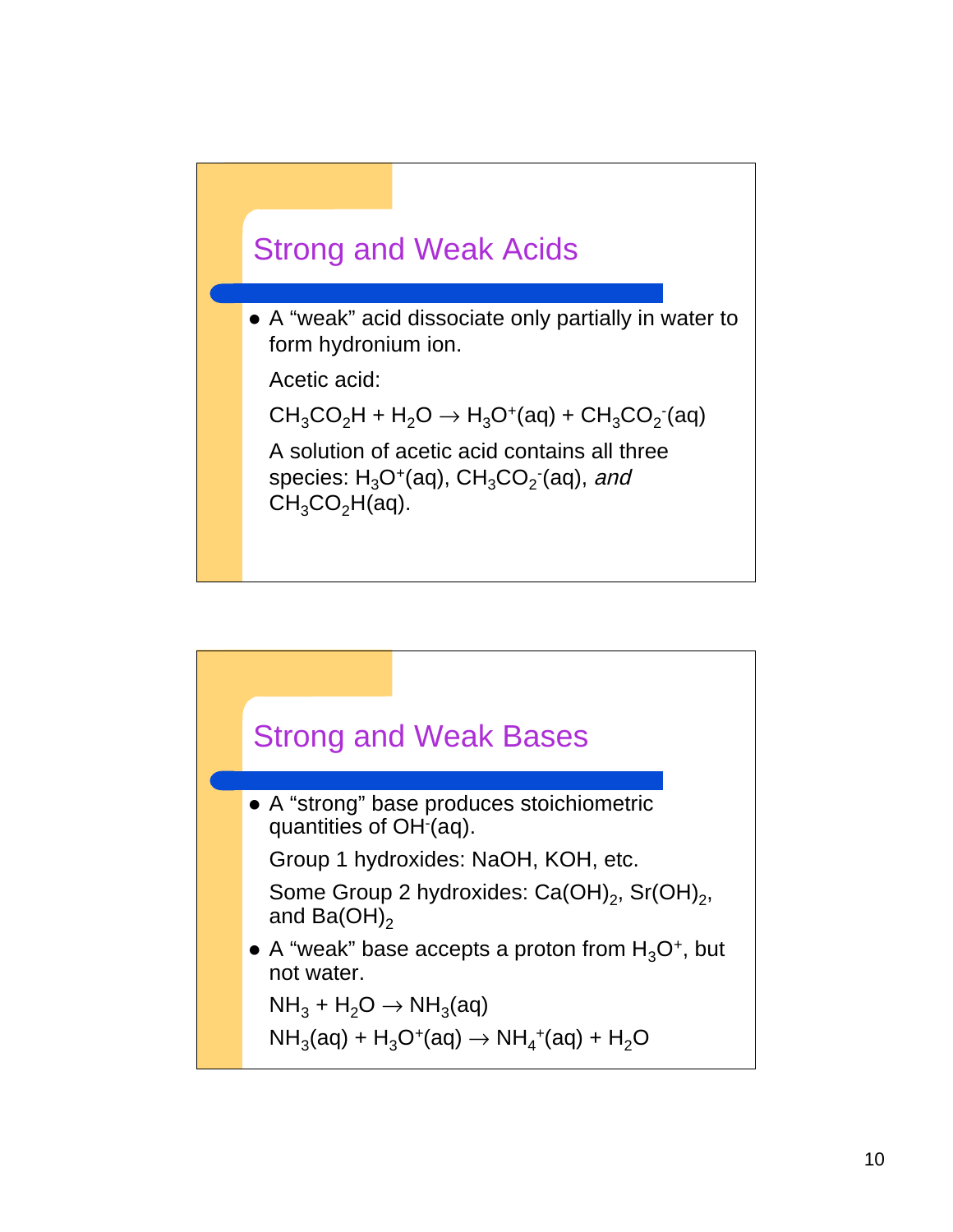### Acid-Base Titrations

- Titrations use a solution of known concentration to determine the concentration of an unknown solution.
- Titrations may be performed with either an acid or a base as the *titrant*—the known solution employed in the titration.
- A acid of known concentration is used to determine a basic solution: a base of known concentration is used to determine an acidic solution.

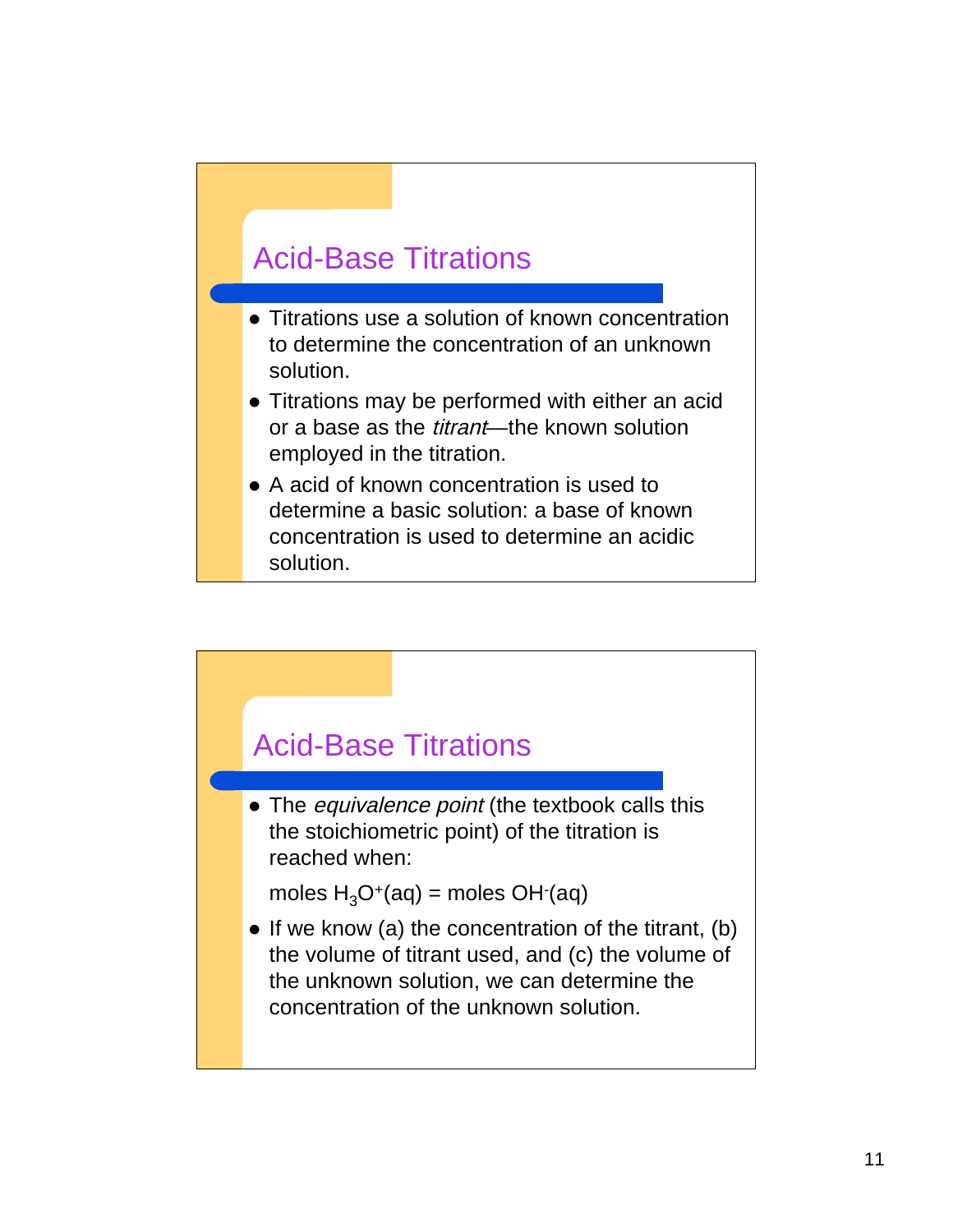

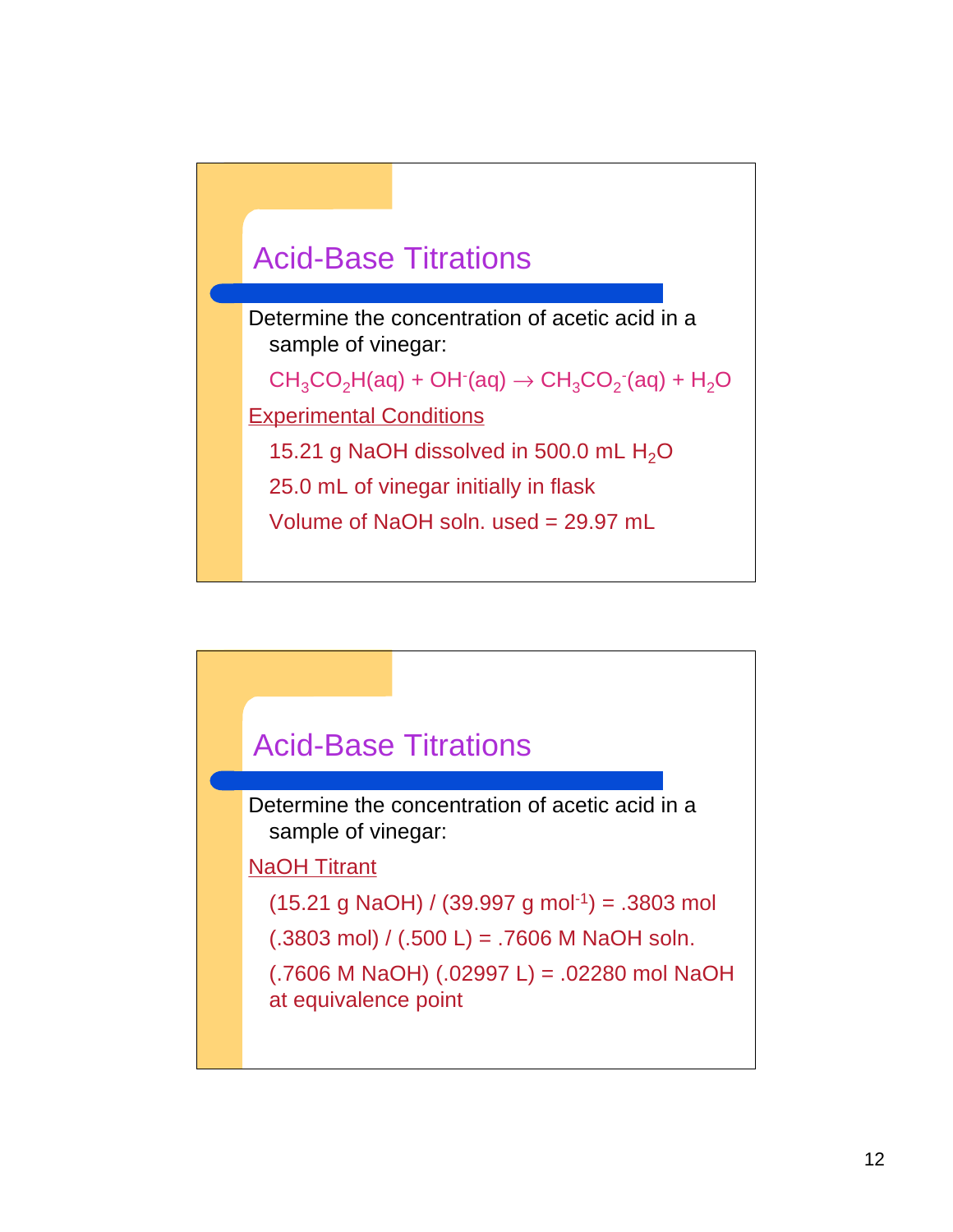

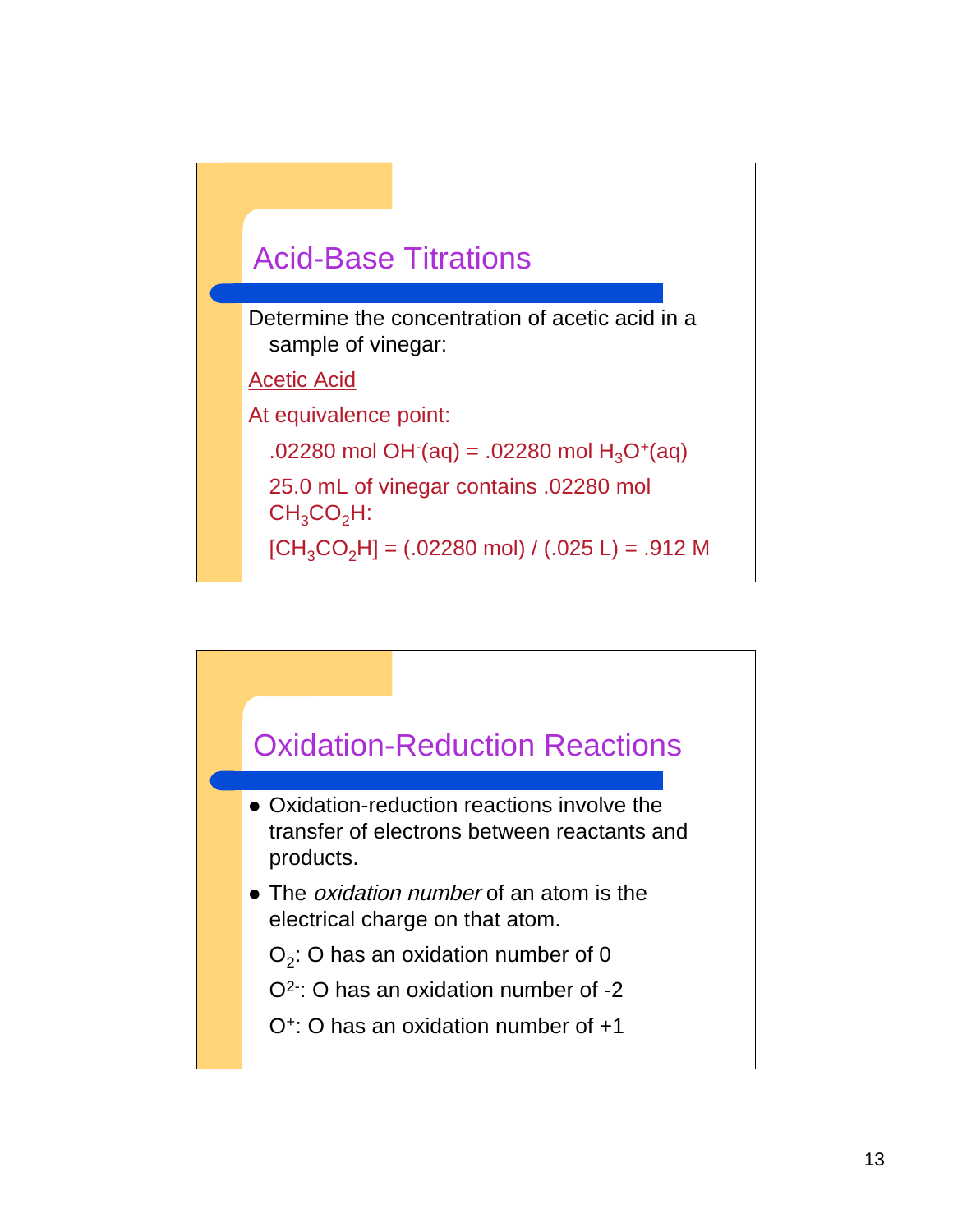

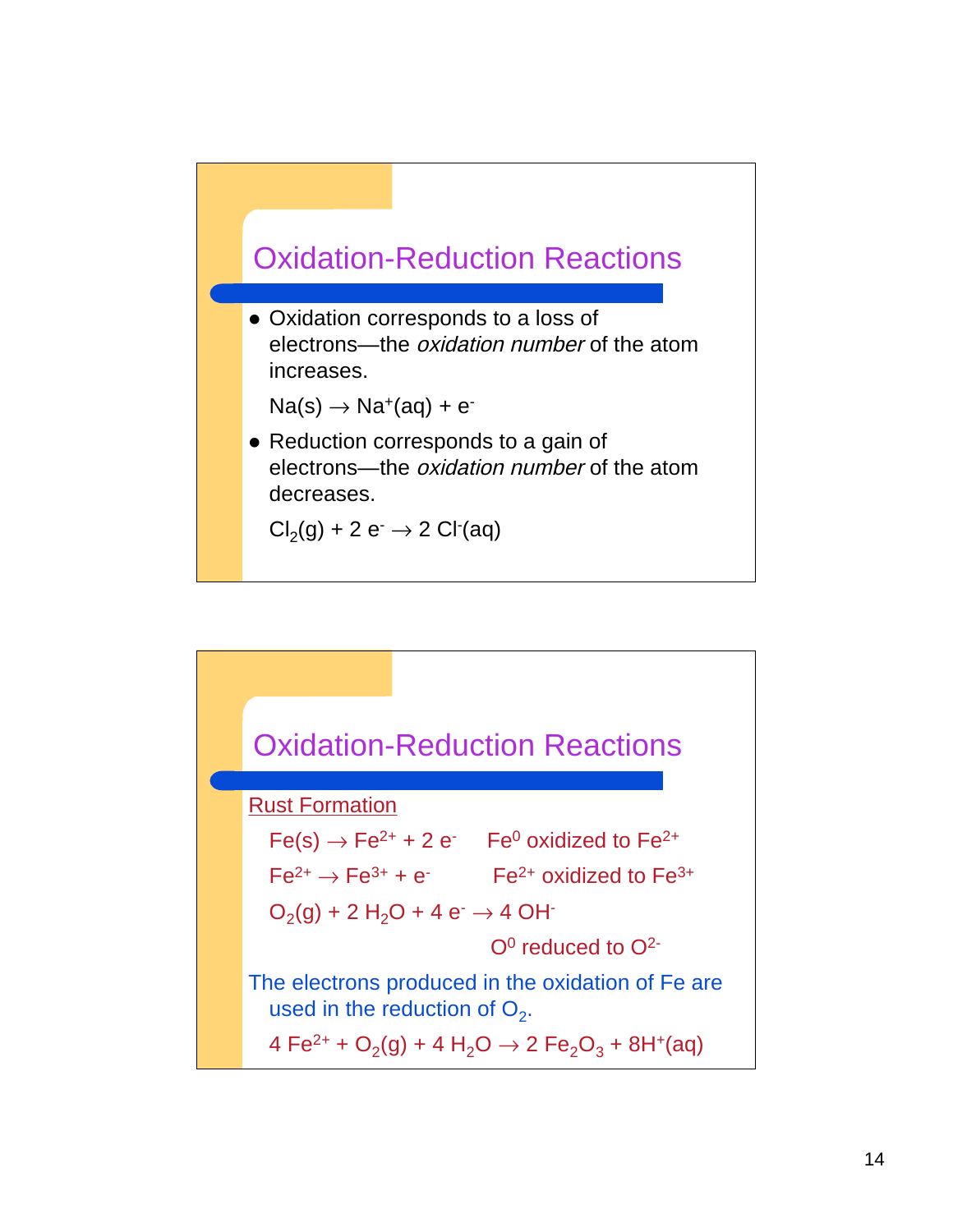

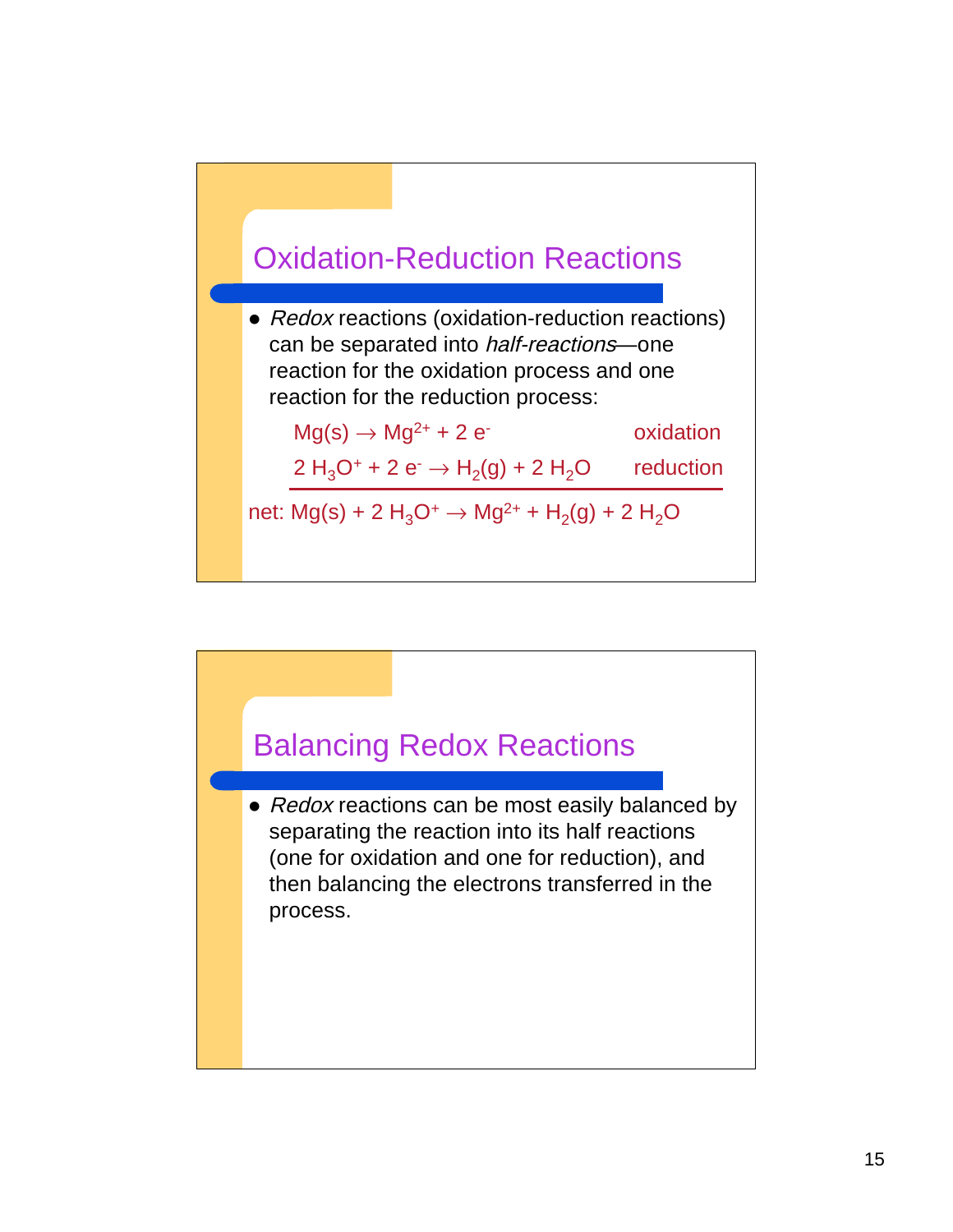

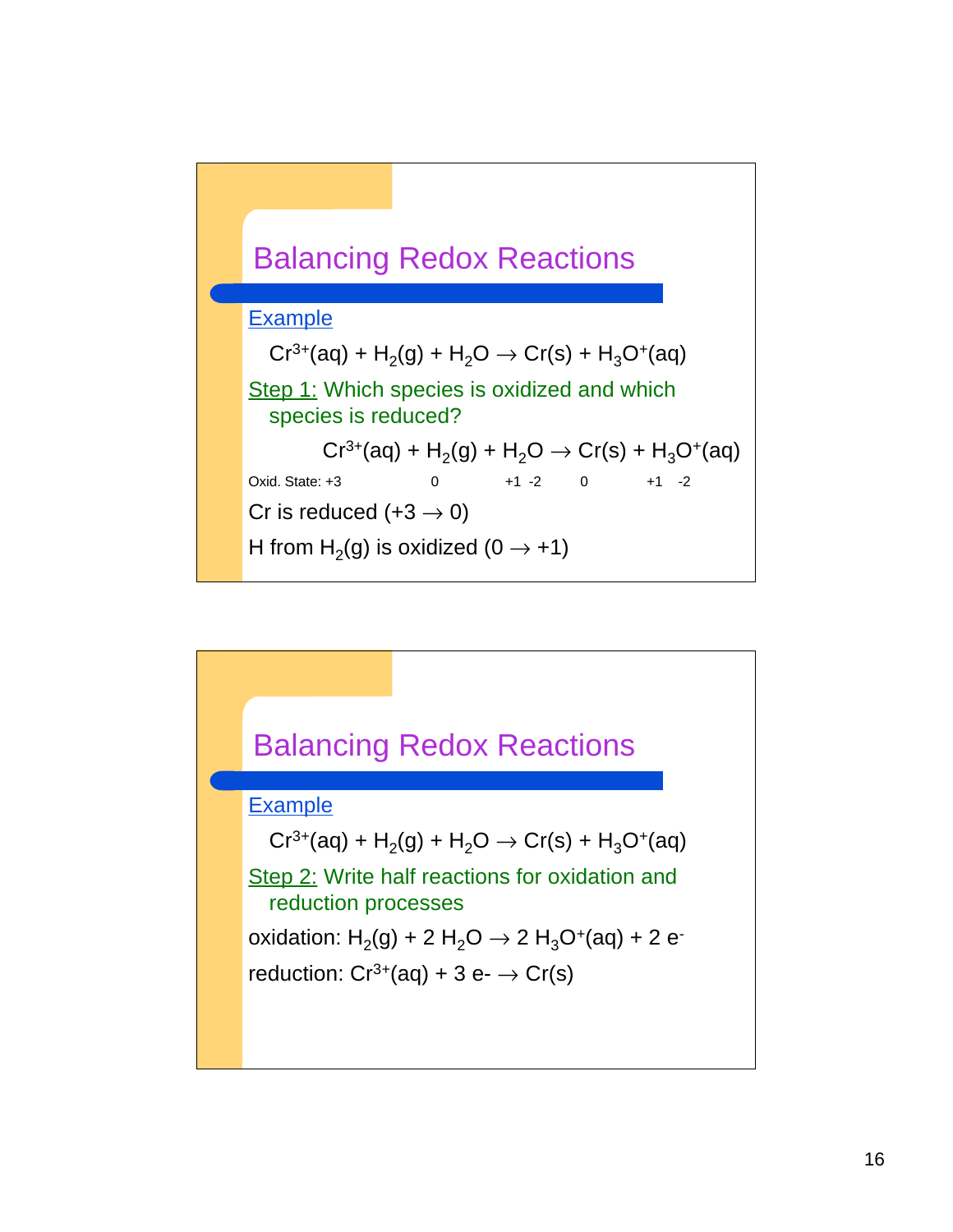

#### Example

 $Cr^{3+}(aq) + H_2(q) + H_2O \rightarrow Cr(s) + H_3O^+(aq)$ Step 3: Balance number of electrons transferred oxidation:  $H_2(g) + 2 H_2O \rightarrow 2 H_3O^+(aq) + 2 e^{-}$ reduction:  $Cr^{3+}(aq) + 3 e$ -  $\rightarrow Cr(s)$ If we multiply the oxidation reaction by 3 and the reduction reaction by 2, then each reaction involves a total of 6 electrons.

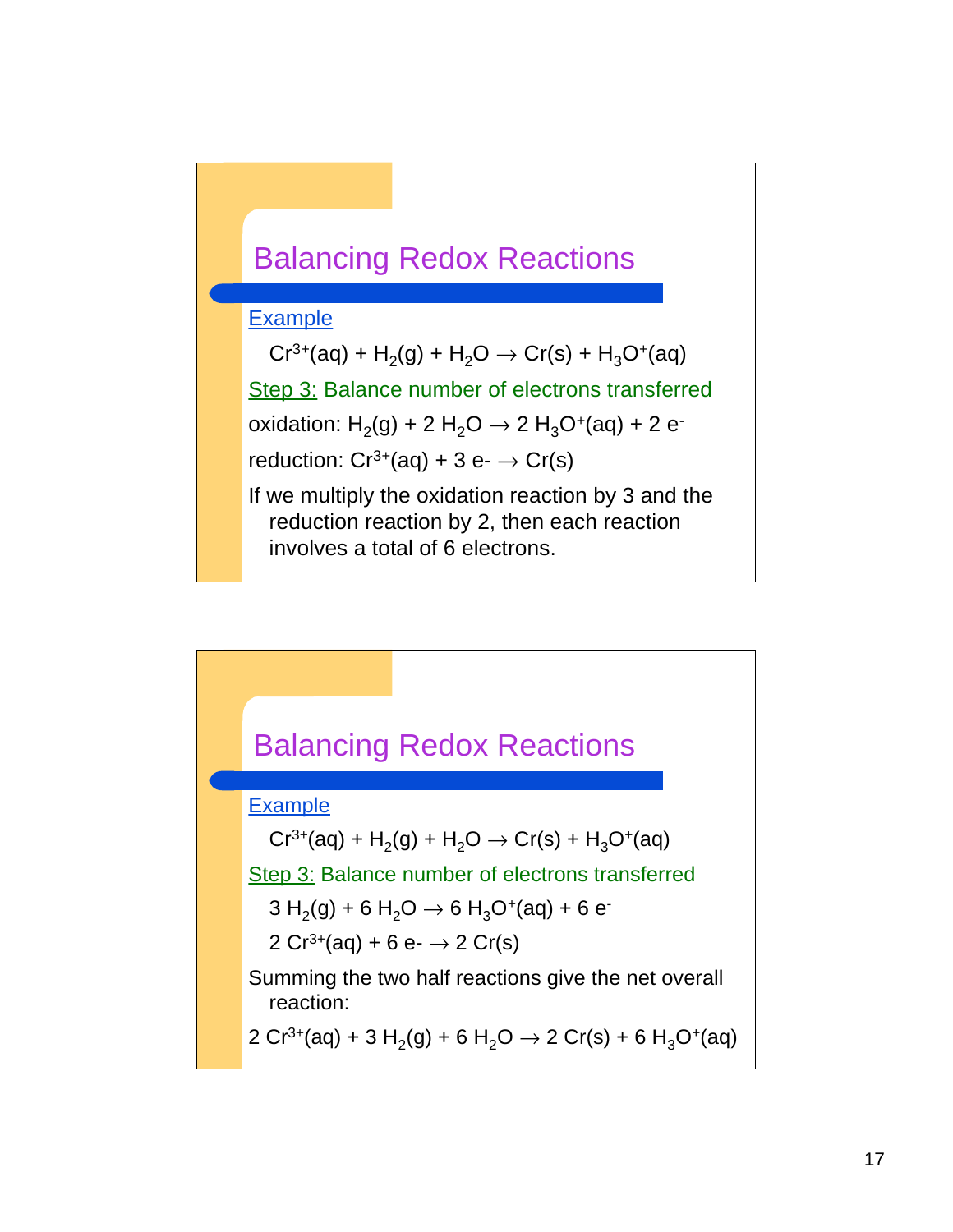

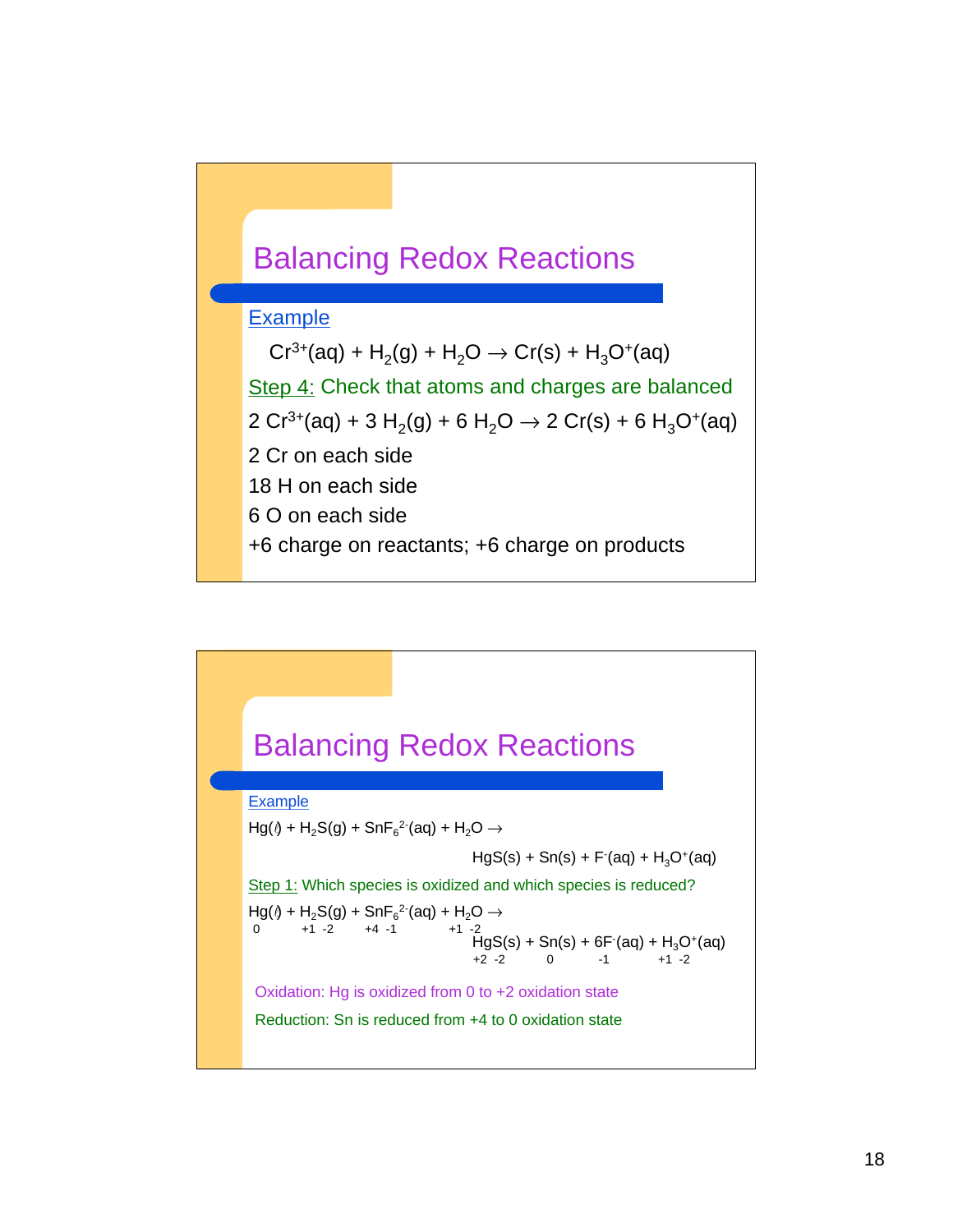



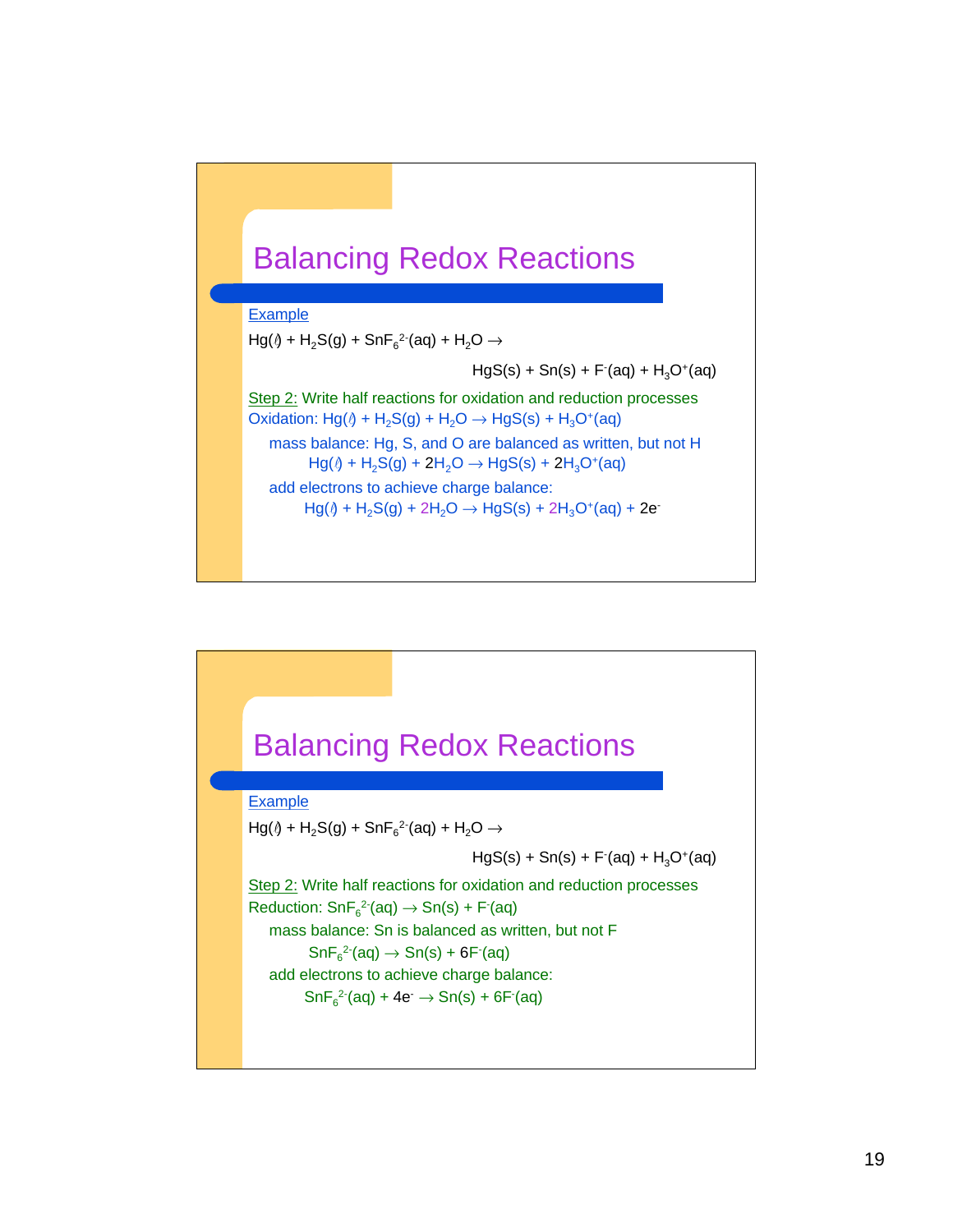## Balancing Redox Reactions